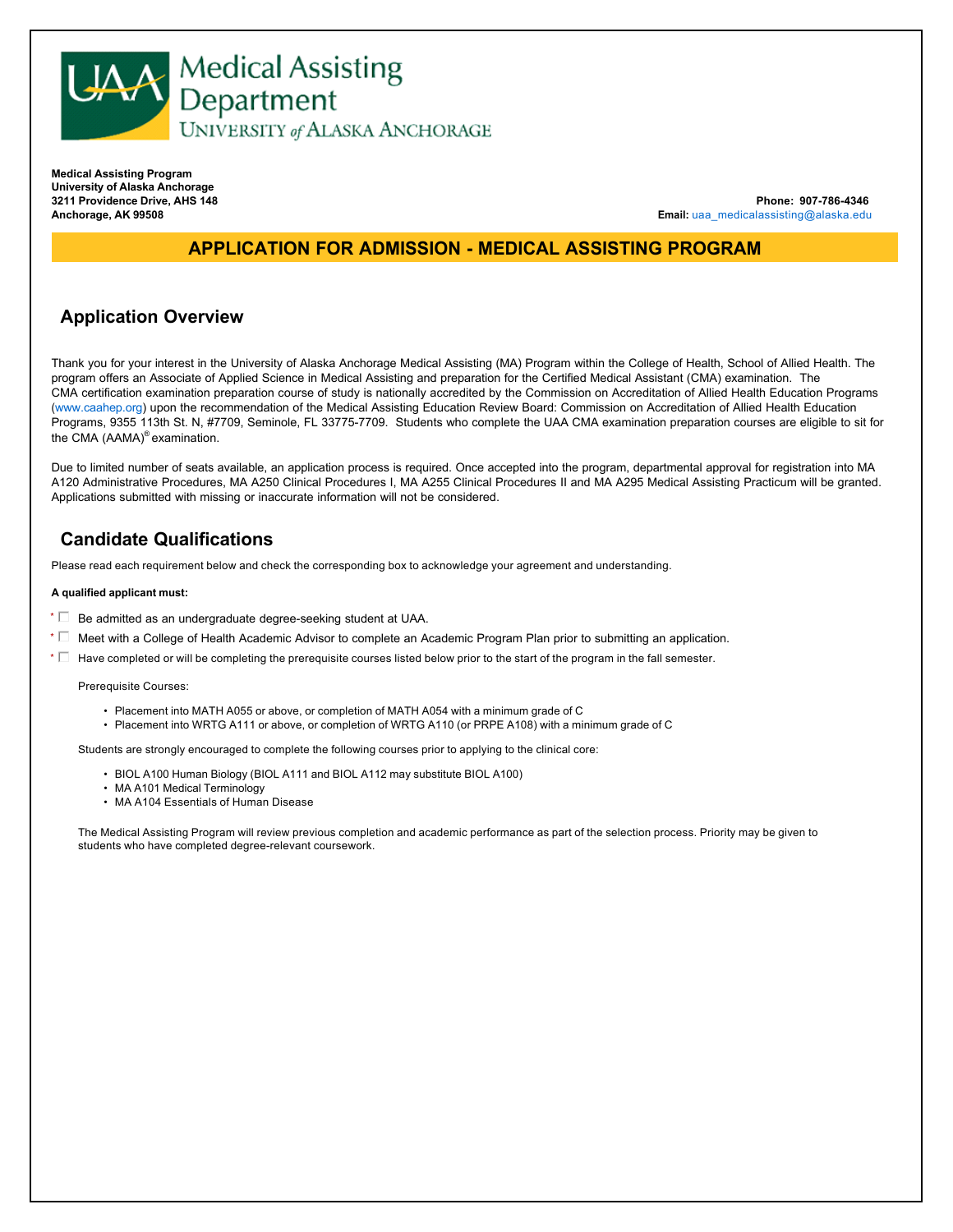

**Medical Assisting Program University of Alaska Anchorage 3211 Providence Drive, AHS 148 Anchorage, AK 99508**

**Phone: 907-786-4346 Email:** uaa\_medicalassisting@alaska.edu

## **APPLICATION FOR ADMISSION - MEDICAL ASSISTING PROGRAM**

## **Applicant Information**

| Student Last Name:          | <b>Student First Name:</b> | Middle Initial: |
|-----------------------------|----------------------------|-----------------|
| UA Student ID Number:       | <b>UA Email Address:</b>   |                 |
| Preferred Telephone Number: |                            |                 |

Communication from the Medical Assisting Program is sent to the UA email address above. It is your responsibility to check this email at least twice per week. If the email listed above is not your preferred email address, please see these instructions to set up email forwarding. If you have additional questions, please contact the UAA IT Services Call Center at (907) 786-4646.

#### **Please acknowledge below that you are aware of this policy.**

 $*$   $\circ$  I acknowledge that communications will be sent to the email above.

If you will be submitting documents and or/records under a previous name, please list the previous names that will appear on document (s)/record(s):

Previous Name(s):

# **Personal Essay**

Choose one of the following questions and write a 500 word essay with the following formatting: typed, double-spaced, have one-inch margins, and a 12pt font size in either Times New Roman or Arial. The uploaded file must be a Microsoft Word document or PDF. To assist you with the personal essay, incorporate information pertaining to the following topics/ questions:

- What do you find interesting about medical assisting?
- What are your career goals?
- Why have you decided to apply to the UAA Medical Assisting Program?

Upload Personal Essay \*